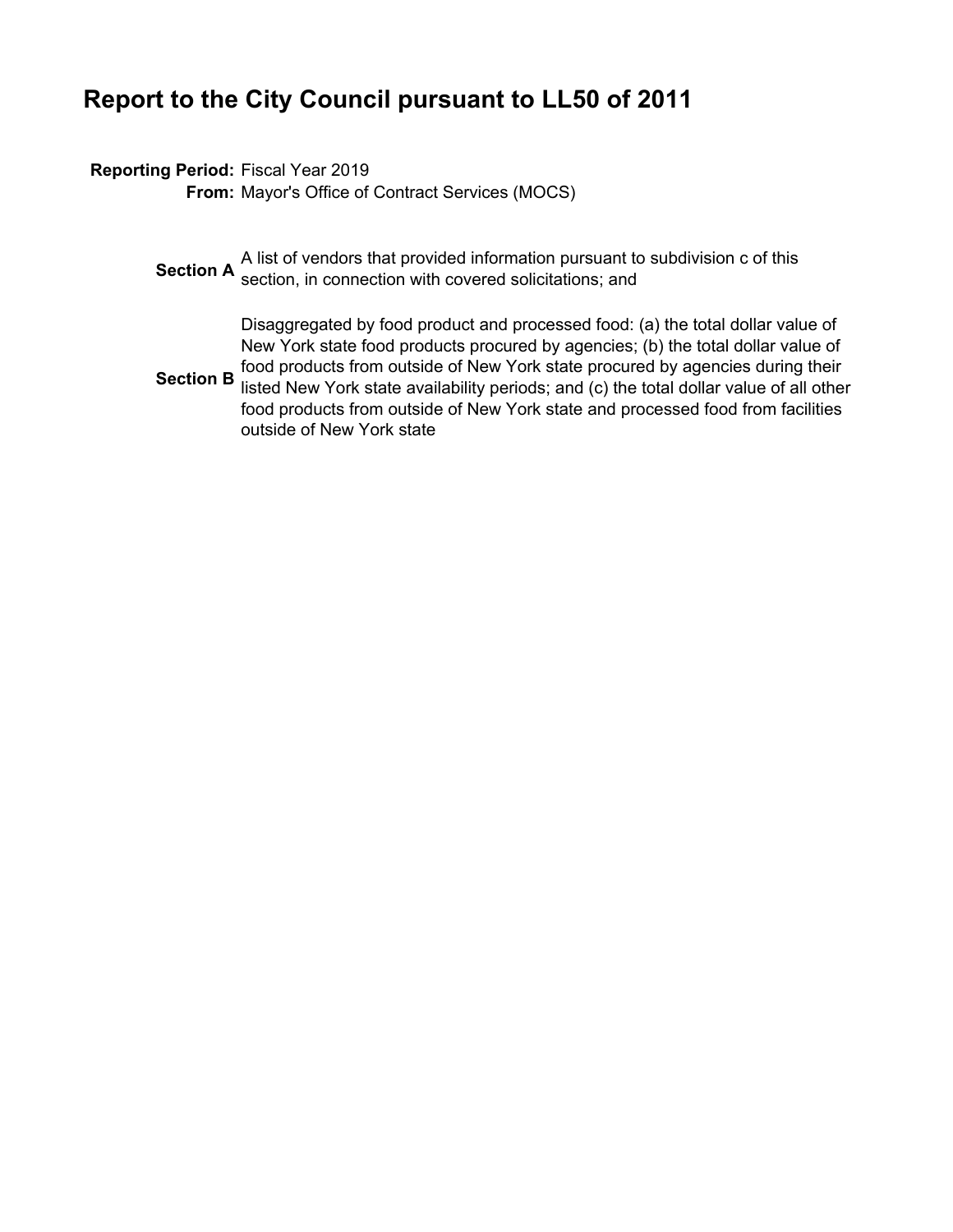### **Section A**

### **Food‐Related Services Contract Vendors Providing Information in Connection with Covered Solicitations**

700 BROADWAY FOOD CORP

946 EIGHTH AVENUE FOOD CORP

BAY RIDGE CENTER, INC

BEVOLUTION GROUP

C & B LUNCHEONETTE, INC GLOBAL FOOD INDUSTRIES, LLC

H. SCHRIER & CO, INC

ROB‐ROY ENTERPRISES INC

STANLEY M ISAACS NEIGHBORHOOD CENTER INC

#### **Summary: Food Spending**

97 Vendors were sent surveys

97 vendors: Sum Contract Value \$188 million

9 Responsive Vendors: Sum Contract Value \$35.6 million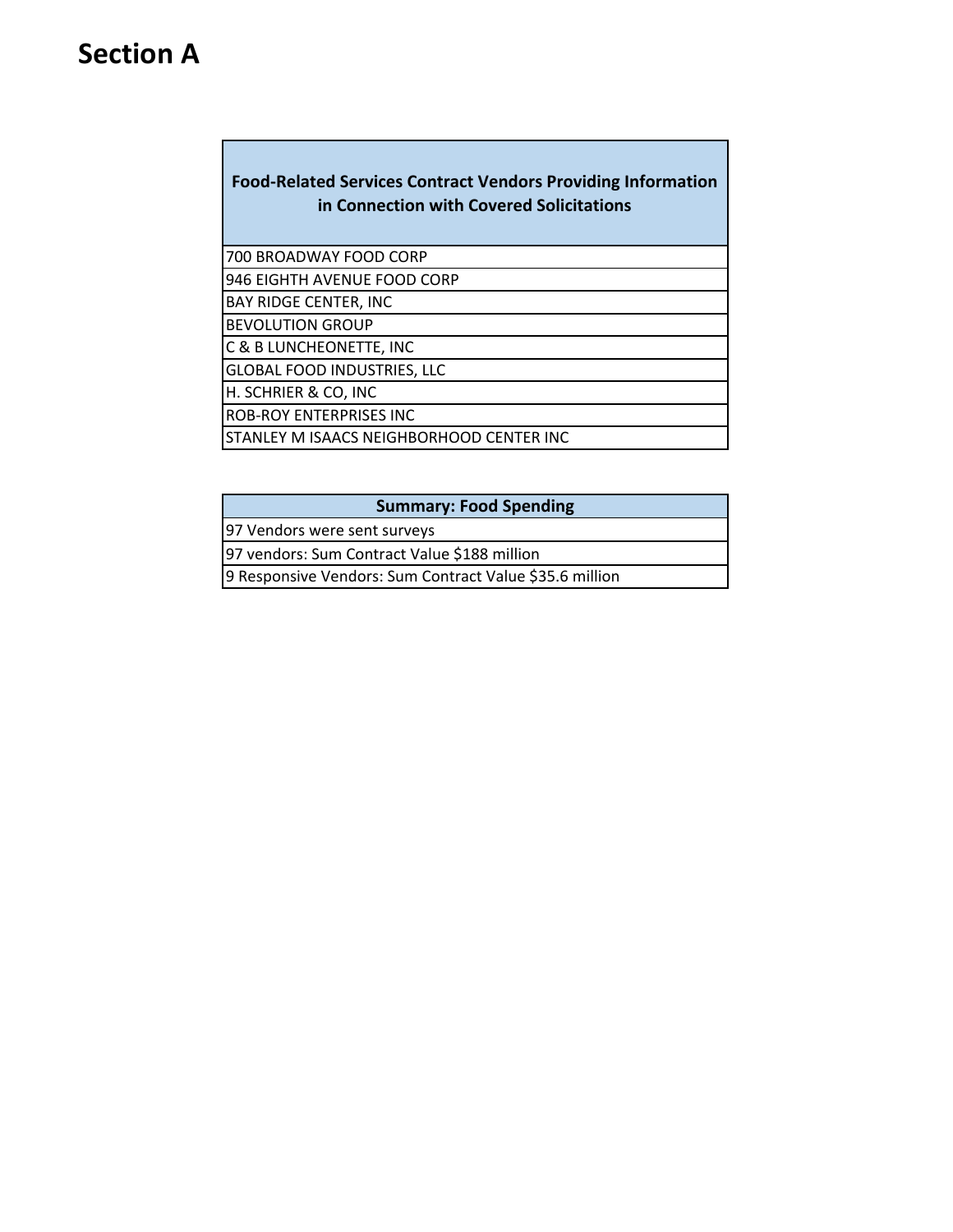| <b>Food Type</b>                     | <b>Total \$ Value Provided</b><br><b>From Any Location</b> | of NY State<br>- During NYS<br><b>Availability Period</b> | \$ Value Provided Out \ \$ Value Provided Out of<br><b>NY State</b><br>- NOT During NYS<br><b>Availability Period</b> |
|--------------------------------------|------------------------------------------------------------|-----------------------------------------------------------|-----------------------------------------------------------------------------------------------------------------------|
| Alcoholic Beverages                  | \$0                                                        | \$0                                                       | \$0                                                                                                                   |
| Apple Cider                          | \$0                                                        | \$0                                                       | \$0                                                                                                                   |
| Apples                               | \$8,703                                                    | \$0                                                       | \$190                                                                                                                 |
| Asparagus                            | \$356                                                      | \$0                                                       | \$0                                                                                                                   |
| Barley                               | \$23                                                       | \$23                                                      | \$0                                                                                                                   |
| Beans                                | \$0                                                        | \$0                                                       | $\overline{50}$                                                                                                       |
| <b>Beets</b>                         | \$0                                                        | \$0                                                       | \$24                                                                                                                  |
| <b>Beverage Bases</b>                | \$459,525                                                  | \$412,387                                                 | \$0                                                                                                                   |
| <b>Bok Choy</b>                      | \$0                                                        | \$0                                                       | \$0                                                                                                                   |
| Bread, Rolls, Buns, Sweet Goods      | \$8,645                                                    | \$1,324                                                   | $\overline{50}$                                                                                                       |
| Breakfast Cereals, Ready-to-Eat      | \$404,750                                                  | \$0                                                       | \$0                                                                                                                   |
| Broccoli                             | \$0                                                        | \$0                                                       | \$121                                                                                                                 |
| <b>Brussel Sprouts</b>               | \$179                                                      | \$0                                                       | \$0                                                                                                                   |
| <b>Buck Wheat</b>                    | \$0                                                        | \$0                                                       | \$0                                                                                                                   |
| <b>Butter, Butter Products</b>       | \$5,919                                                    | \$560                                                     | \$0                                                                                                                   |
| Cabbage                              | \$1,336                                                    | \$0                                                       | $\overline{\$0}$                                                                                                      |
| Candy, Gum, Choc., Cocoa Products    | \$3,452                                                    | \$0                                                       | $\overline{50}$                                                                                                       |
| Canned Fruits, Concentrates, Nectars | \$31,948                                                   | \$278                                                     | $\overline{\$0}$                                                                                                      |
| Canned Vegetables, Veg. Juices       | \$733,533                                                  | \$0                                                       | \$0                                                                                                                   |
| Carrots                              | \$651                                                      | \$0                                                       | \$0                                                                                                                   |
| Cauliflower                          | \$0                                                        | \$0                                                       | $\overline{50}$                                                                                                       |
| Celery                               | \$160                                                      | \$0                                                       | $\overline{50}$                                                                                                       |
| Cheese, Cheese Products              | \$6,296                                                    | \$397                                                     | $\overline{50}$                                                                                                       |
| Cherries (sour)                      | \$0                                                        | \$0                                                       | \$0                                                                                                                   |
| Cherries (sweet)                     | \$0                                                        | \$0                                                       | \$0                                                                                                                   |
| Coffee, Tea, Cappuccino              | \$16,206                                                   | \$1,578                                                   | $\overline{50}$                                                                                                       |
| Corn                                 | \$0                                                        | \$0                                                       | $\overline{50}$                                                                                                       |
| Cucumbers                            | \$1,381                                                    | \$0                                                       | $\sqrt[6]{9}$                                                                                                         |
| Cured, Proc. Vegetable Prods.        | \$0                                                        | \$0                                                       | $\overline{\$0}$                                                                                                      |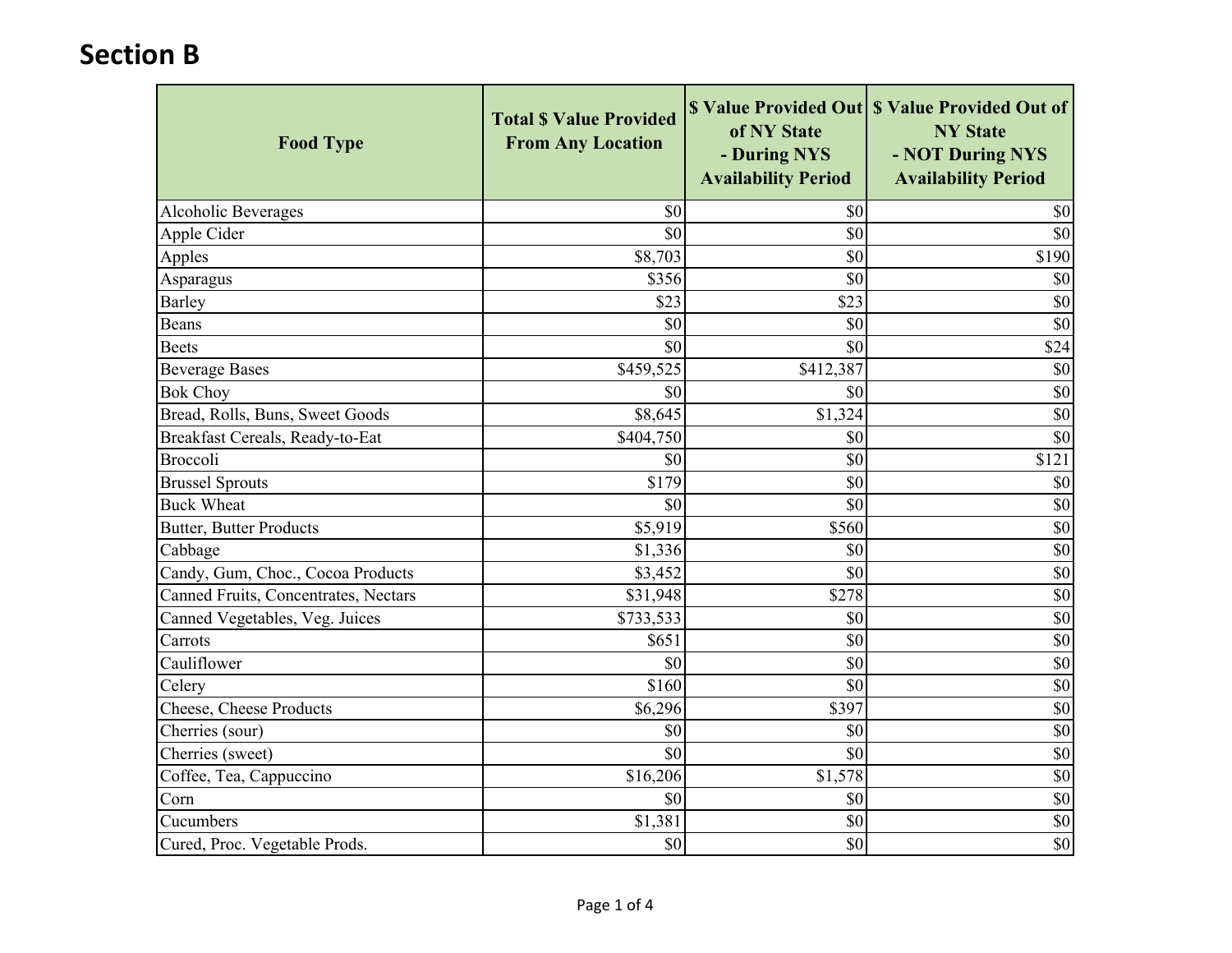| <b>Food Type</b>                           | <b>Total \$ Value Provided</b><br><b>From Any Location</b> | of NY State<br>- During NYS<br><b>Availability Period</b> | \$ Value Provided Out \ \$ Value Provided Out of<br><b>NY State</b><br>- NOT During NYS<br><b>Availability Period</b> |
|--------------------------------------------|------------------------------------------------------------|-----------------------------------------------------------|-----------------------------------------------------------------------------------------------------------------------|
| Custard, Cream-Filled Sweet Goods          | \$0                                                        | \$0                                                       | \$0                                                                                                                   |
| Dietary Specialties, Artificial Sweeteners | \$0                                                        | \$0                                                       | \$0                                                                                                                   |
| Dressing, Condiments                       | \$84,088                                                   | \$490                                                     | $\overline{50}$                                                                                                       |
| <b>Dried Fruits</b>                        | \$0                                                        | \$0                                                       | \$0                                                                                                                   |
| Dried Milk, Dried Milk Products            | \$1,499                                                    | \$0                                                       | $\overline{\$0}$                                                                                                      |
| Dried, Dehydrated Vegetables               | \$0                                                        | \$0                                                       | $\overline{\$0}$                                                                                                      |
| Dry Dessert, Pudding Mixes                 | \$0                                                        | \$0                                                       | $\overline{50}$                                                                                                       |
| Eggplant                                   | \$336                                                      | \$0                                                       | \$0                                                                                                                   |
| Eggs, Egg Products                         | \$505                                                      | \$167                                                     | \$0                                                                                                                   |
| Extracts, Flavors                          | $\overline{$31}$                                           | \$31                                                      | $\overline{50}$                                                                                                       |
| Fish, Fish Products (not smoked)           | \$1,274,294                                                | \$1,013                                                   | $\overline{\$0}$                                                                                                      |
| Food Chemicals                             | \$0                                                        | \$0                                                       | $\overline{50}$                                                                                                       |
| Fresh Fruits, Juices (except apple cider)  | \$234,504                                                  | \$0                                                       | $\overline{50}$                                                                                                       |
| <b>Fresh Vegetables</b>                    | \$162                                                      | \$162                                                     | $\overline{50}$                                                                                                       |
| Frozen Fruits, Juices                      | \$807                                                      | \$807                                                     | \$0                                                                                                                   |
| Frozen Vegetables, Veg. Juices             | \$1,588                                                    | \$1,590                                                   | $\overline{50}$                                                                                                       |
| <b>Fruit Products</b>                      | \$2,849                                                    | \$1,635                                                   | $\overline{50}$                                                                                                       |
| Garlic                                     | \$1,417                                                    | \$0                                                       | \$44                                                                                                                  |
| Grapes                                     | \$4,062                                                    | \$0                                                       | \$0                                                                                                                   |
| Greens (Swiss Chard, Kale)                 | \$0                                                        | \$0                                                       | \$0                                                                                                                   |
| Hamburger                                  | \$0                                                        | \$0                                                       | $\overline{50}$                                                                                                       |
| Honey, Syrup, Sugar                        | \$44,080                                                   | \$0                                                       | $\overline{50}$                                                                                                       |
| Ice Cream, Related Products                | \$109                                                      | \$109                                                     | $\overline{\$0}$                                                                                                      |
| Infant, Jr., Geriatric Foods               | \$0                                                        | \$0                                                       | $\overline{50}$                                                                                                       |
| Jams, Jellies, Preserves, Butter           | \$262,455                                                  | \$2,133                                                   | \$0                                                                                                                   |
| Leeks                                      | \$0                                                        | \$0                                                       | \$0                                                                                                                   |
| Lettuce                                    | \$0                                                        | \$0                                                       | $\overline{\$0}$                                                                                                      |
| Macaroni, Noodle Products                  | \$1,064,107                                                | \$194                                                     | $\overline{50}$                                                                                                       |
| Maple Syrup                                | \$0                                                        | \$0                                                       | $\overline{\$0}$                                                                                                      |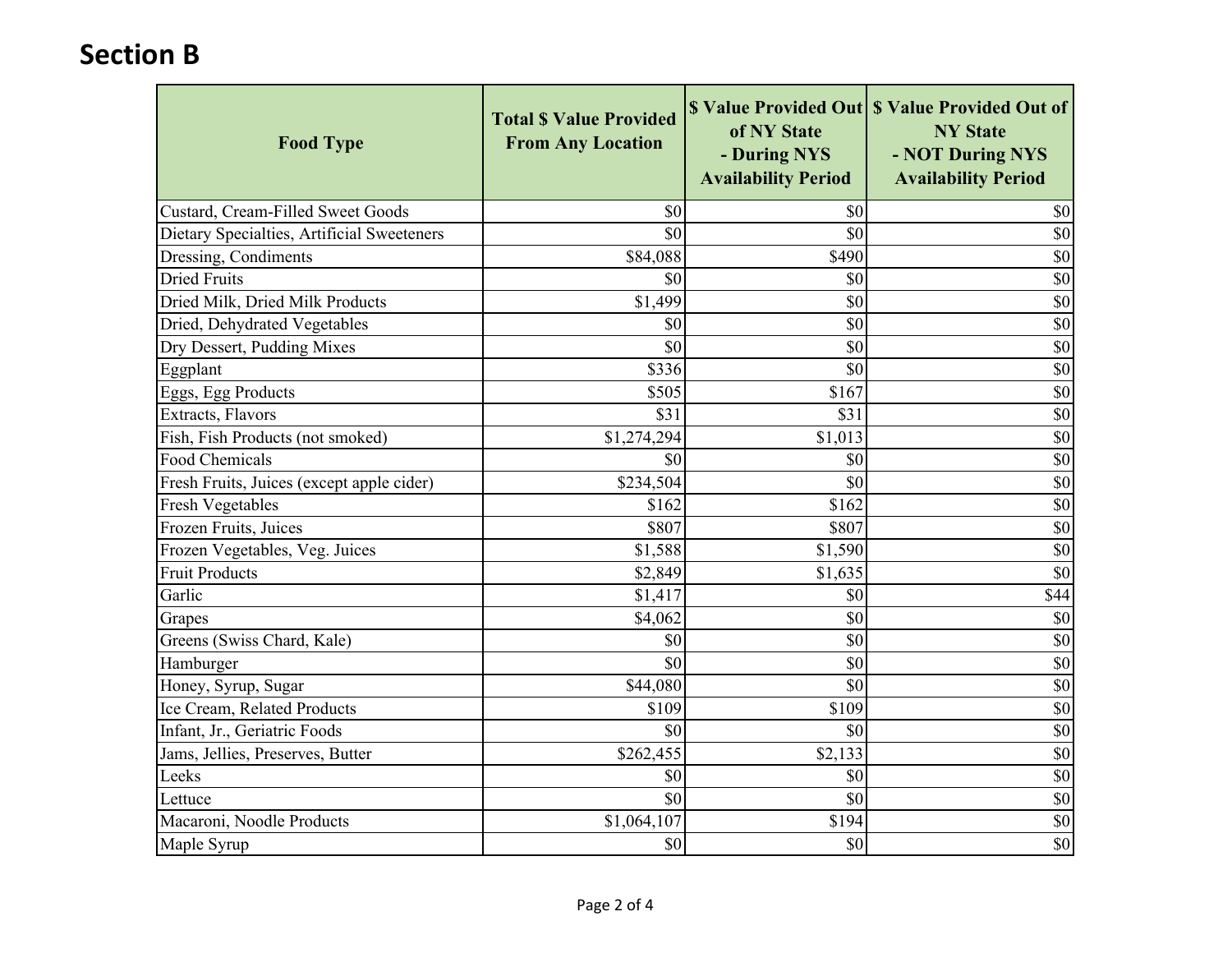| <b>Food Type</b>                 | <b>Total \$ Value Provided</b><br><b>From Any Location</b> | of NY State<br>- During NYS<br><b>Availability Period</b> | \$ Value Provided Out   \$ Value Provided Out of<br><b>NY State</b><br>- NOT During NYS<br><b>Availability Period</b> |
|----------------------------------|------------------------------------------------------------|-----------------------------------------------------------|-----------------------------------------------------------------------------------------------------------------------|
| Meat, Meat Products              | \$1,303,803                                                | \$5,268                                                   | \$0                                                                                                                   |
| Melons                           | \$0                                                        | \$0                                                       | \$33                                                                                                                  |
| Milk, Milk Products              | \$13,326                                                   | $\overline{$}2,094$                                       | \$0                                                                                                                   |
| Nuts, Nut Products               | \$93,361                                                   | \$0                                                       | \$0                                                                                                                   |
| Oats                             | \$0                                                        | \$0                                                       | $\overline{50}$                                                                                                       |
| Onions                           | \$590                                                      | \$0                                                       | $\overline{$}72$                                                                                                      |
| Peaches                          | \$615                                                      | \$0                                                       | \$0                                                                                                                   |
| Pears                            | \$0                                                        | \$0                                                       | \$0                                                                                                                   |
| Peas                             | \$0                                                        | \$0                                                       | $\overline{\$0}$                                                                                                      |
| Peppers                          | \$1,225                                                    | \$0                                                       | $\overline{50}$                                                                                                       |
| Plums                            | \$1,292                                                    | \$0                                                       | \$190                                                                                                                 |
| Potatoes                         | \$0                                                        | \$0                                                       | \$176                                                                                                                 |
| Prep. Mixes, Dry Flour/Meal Base | \$0                                                        | \$0                                                       | \$0                                                                                                                   |
| <b>Prepared Multiple Foods</b>   | \$0                                                        | \$0                                                       | $\overline{50}$                                                                                                       |
| Pretzels, Chips, Specialty Items | \$12,930                                                   | \$0                                                       | \$0                                                                                                                   |
| Proc. Grain, Starch Prods.-Human | \$477,809                                                  | \$0                                                       | $\overline{50}$                                                                                                       |
| Pumpkins                         | \$0                                                        | $\overline{50}$                                           | \$0                                                                                                                   |
| Ref. Veg. Oil, Shortening, Oleo  | \$0                                                        | \$78                                                      | $\overline{\$0}$                                                                                                      |
| Shellfish, Crustaceans, Etc.     | \$0                                                        | \$0                                                       | \$0                                                                                                                   |
| <b>Smoked Fish</b>               | \$0                                                        | \$0                                                       | \$0                                                                                                                   |
| Soft Drinks, Water               | \$117,668                                                  | \$551                                                     | \$0                                                                                                                   |
| Soup, other foods                | \$412,356                                                  | \$0                                                       | $\overline{\$0}$                                                                                                      |
| <b>Soy Products</b>              | \$0                                                        | \$0                                                       | $\overline{\$0}$                                                                                                      |
| Soybeans                         | \$0                                                        | \$0                                                       | \$0                                                                                                                   |
| Spices, Salt                     | \$225                                                      | \$225                                                     | \$0                                                                                                                   |
| Spinach                          | \$0                                                        | \$0                                                       | $\overline{\$0}$                                                                                                      |
| Squash (summer)                  | \$0                                                        | \$0                                                       | $\overline{50}$                                                                                                       |
| Squash (winter)                  | \$0                                                        | \$0                                                       | \$0                                                                                                                   |
| Strawberries                     | \$0                                                        | \$0                                                       | $\overline{\$0}$                                                                                                      |